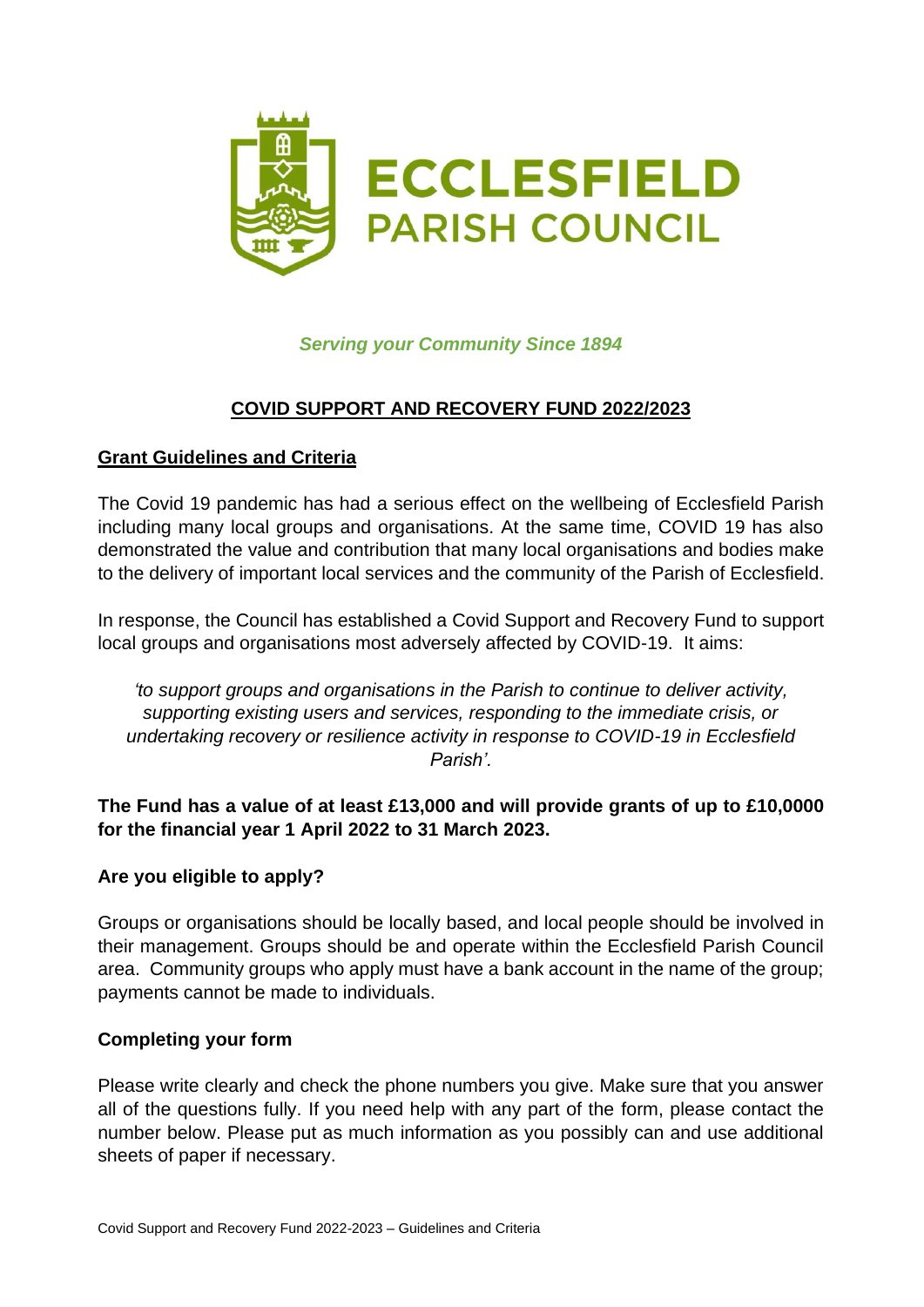The Fund closes on 31 March 2023. This means that the last date for completing and submitting an application is on 18 March 2023.

# **In Your Application Form you need to show your activity is:**

- Set up by local people within the Parish.
- Meets the aim of the fund.
- Has a co-operative, partnership or self-help approach.

### **Alongside your application you must submit:**

- An up to date Public Liability Certificate held in the name of the applying group.
- End of year accounts.
- Most recent bank statements.

#### **What We Fund:**

Any activity by a group (both capital and revenue) in support of the aim of the Fund, and which enables them to '*Continue to deliver activity, supporting existing users and services, responding to the immediate crisis, or undertaking recovery or resilience activity in response to COVID-19 in Ecclesfield Parish'*. This includes both helping bodies and organisations to:

- Continue to deliver activity in response to COVID-19 pandemic.
- Change, enhance and adapt to become more resilient to respond to new and future challenges arising from the COVID-19 pandemic.

Please note we can only fund an organisation or body for a maximum of £10,000 in one or more grants between 1 April 2022 and 31 March 2023 and they can only hold one grant at a time from the Fund.

## **We don't fund?**

- Individuals childcare, training, travel expenses, salaries or wages.
- Salary costs for paid workers.
- Party political or religious activities though we may fund community activities run by churches and faith organisations.
- Groups or activities outside the Parish area.
- Services which other bodies, such as Sheffield City Council, has a statutory responsibility to provide such as road maintenance, schools – though we may be able to fund activities in support of these.
- Things that have already happened or have been paid for.

## **What about the Council's main grant Programme?**

• Groups and bodies may also apply to the Council's main grant programme for different activities - you cannot make duplicate or similar applications to this and the Council's main grant programme – if you are in doubt about which programme you should apply to, please get in touch.